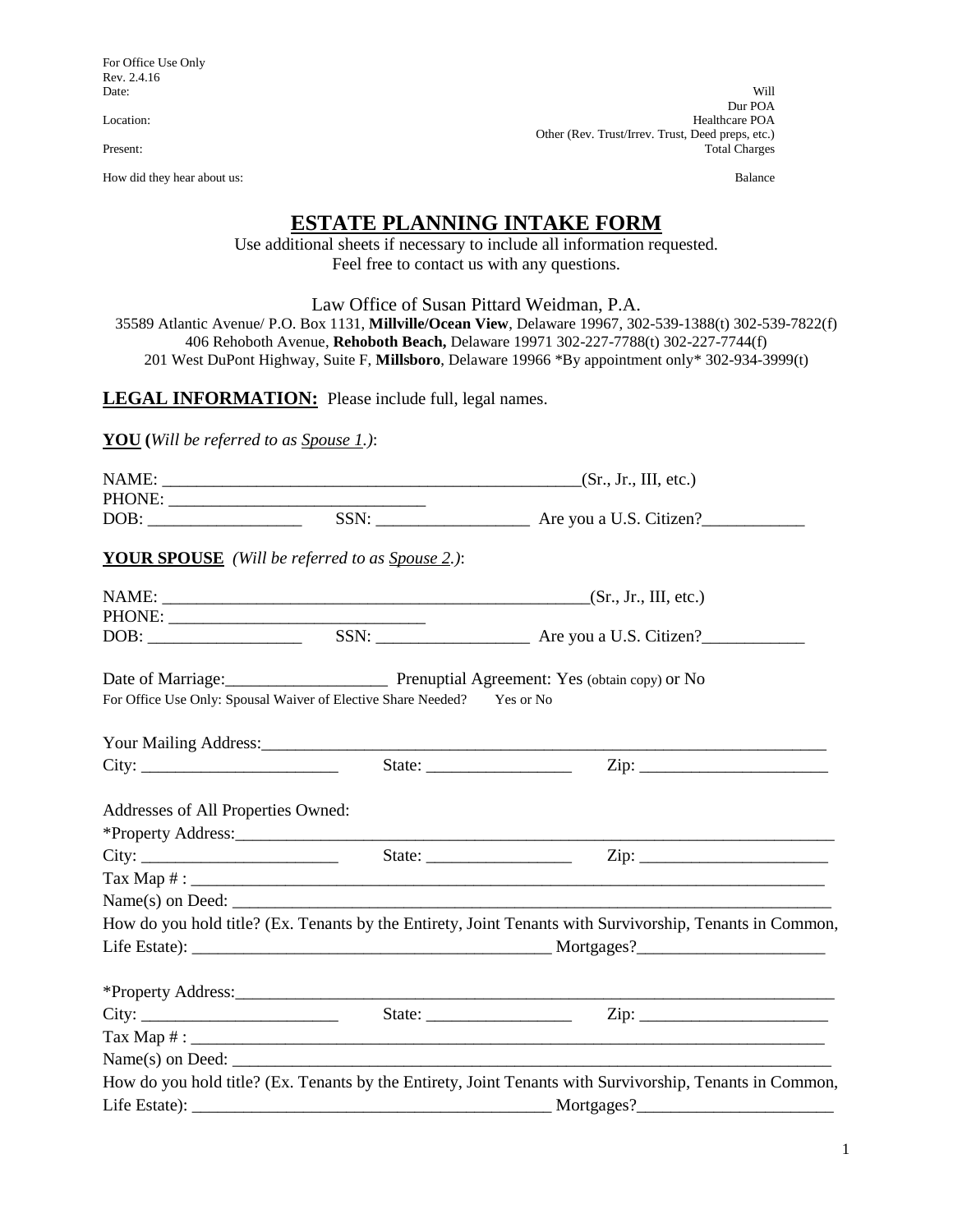**Part 1: FAMILY HISTORY:** Please list all family members whether you are going to include them in your Estate Planning or not. This information is not shared and your relatives will not be contacted by us. We need a full outline of your family in order to properly advise you about your Estate Planning concerns. Should your Will ever be contested this can also be used to establish your competency at the time of the making of your documents.

| Names of Parents:                                      | Living: Yes or No (circle one)                                                                                                                                                                                                                                                                                                                                                                                        |
|--------------------------------------------------------|-----------------------------------------------------------------------------------------------------------------------------------------------------------------------------------------------------------------------------------------------------------------------------------------------------------------------------------------------------------------------------------------------------------------------|
|                                                        |                                                                                                                                                                                                                                                                                                                                                                                                                       |
| Phone:                                                 |                                                                                                                                                                                                                                                                                                                                                                                                                       |
|                                                        | List All Siblings (brothers & sisters): (living or deceased, of half-blood or full blood) Yes or No (circle one)                                                                                                                                                                                                                                                                                                      |
|                                                        |                                                                                                                                                                                                                                                                                                                                                                                                                       |
|                                                        | Name:                                                                                                                                                                                                                                                                                                                                                                                                                 |
|                                                        |                                                                                                                                                                                                                                                                                                                                                                                                                       |
|                                                        | Name:<br>Phone: $\frac{1}{\sqrt{1-\frac{1}{2}}\sqrt{1-\frac{1}{2}}\sqrt{1-\frac{1}{2}}\sqrt{1-\frac{1}{2}}\sqrt{1-\frac{1}{2}}\sqrt{1-\frac{1}{2}}\sqrt{1-\frac{1}{2}}\sqrt{1-\frac{1}{2}}\sqrt{1-\frac{1}{2}}\sqrt{1-\frac{1}{2}}\sqrt{1-\frac{1}{2}}\sqrt{1-\frac{1}{2}}\sqrt{1-\frac{1}{2}}\sqrt{1-\frac{1}{2}}\sqrt{1-\frac{1}{2}}\sqrt{1-\frac{1}{2}}\sqrt{1-\frac{1}{2}}\sqrt{1-\frac{1}{2}}\sqrt{1-\frac{1}{2$ |
|                                                        | <u> 1980 - Antonio Alemania, prima postala de la contrada de la contrada de la contrada de la contrada de la con</u>                                                                                                                                                                                                                                                                                                  |
|                                                        | Name:<br>Phone: $\frac{1}{\sqrt{1-\frac{1}{2}}\sqrt{1-\frac{1}{2}}\sqrt{1-\frac{1}{2}}\sqrt{1-\frac{1}{2}}\sqrt{1-\frac{1}{2}}\sqrt{1-\frac{1}{2}}\sqrt{1-\frac{1}{2}}\sqrt{1-\frac{1}{2}}\sqrt{1-\frac{1}{2}}\sqrt{1-\frac{1}{2}}\sqrt{1-\frac{1}{2}}\sqrt{1-\frac{1}{2}}\sqrt{1-\frac{1}{2}}\sqrt{1-\frac{1}{2}}\sqrt{1-\frac{1}{2}}\sqrt{1-\frac{1}{2}}\sqrt{1-\frac{1}{2}}\sqrt{1-\frac{1}{2}}\sqrt{1-\frac{1}{2$ |
|                                                        |                                                                                                                                                                                                                                                                                                                                                                                                                       |
|                                                        | Phone: $\frac{1}{\sqrt{1-\frac{1}{2}}\sqrt{1-\frac{1}{2}}\sqrt{1-\frac{1}{2}}\sqrt{1-\frac{1}{2}}\sqrt{1-\frac{1}{2}}\sqrt{1-\frac{1}{2}}\sqrt{1-\frac{1}{2}}\sqrt{1-\frac{1}{2}}\sqrt{1-\frac{1}{2}}\sqrt{1-\frac{1}{2}}\sqrt{1-\frac{1}{2}}\sqrt{1-\frac{1}{2}}\sqrt{1-\frac{1}{2}}\sqrt{1-\frac{1}{2}}\sqrt{1-\frac{1}{2}}\sqrt{1-\frac{1}{2}}\sqrt{1-\frac{1}{2}}\sqrt{1-\frac{1}{2}}\sqrt{1-\frac{1}{2$          |
|                                                        |                                                                                                                                                                                                                                                                                                                                                                                                                       |
|                                                        | <b>Prior Marriages:</b> Have you had prior marriages? Yes or No (circle one)                                                                                                                                                                                                                                                                                                                                          |
| If Yes, Number of marriages: _________                 |                                                                                                                                                                                                                                                                                                                                                                                                                       |
|                                                        |                                                                                                                                                                                                                                                                                                                                                                                                                       |
| Did the marriage end in: death or divorce (circle one) |                                                                                                                                                                                                                                                                                                                                                                                                                       |
|                                                        | Number of children with former spouse (if applicable) : ________________________                                                                                                                                                                                                                                                                                                                                      |
|                                                        |                                                                                                                                                                                                                                                                                                                                                                                                                       |
|                                                        |                                                                                                                                                                                                                                                                                                                                                                                                                       |
|                                                        |                                                                                                                                                                                                                                                                                                                                                                                                                       |
|                                                        | <u> 1989 - Johann Barbara, martin amerikan basar dan berasal dalam basar dalam basar dalam basar dalam basar dala</u>                                                                                                                                                                                                                                                                                                 |
|                                                        |                                                                                                                                                                                                                                                                                                                                                                                                                       |
| Did the marriage end in: death or divorce (circle one) |                                                                                                                                                                                                                                                                                                                                                                                                                       |
|                                                        | Number of children with former spouse (if applicable) : __________                                                                                                                                                                                                                                                                                                                                                    |
|                                                        | Child's Name:                                                                                                                                                                                                                                                                                                                                                                                                         |
|                                                        |                                                                                                                                                                                                                                                                                                                                                                                                                       |
|                                                        |                                                                                                                                                                                                                                                                                                                                                                                                                       |
|                                                        |                                                                                                                                                                                                                                                                                                                                                                                                                       |
|                                                        |                                                                                                                                                                                                                                                                                                                                                                                                                       |
|                                                        | Any other children from prior relationships (other than marriages)?:<br>Yes or No (circle one)                                                                                                                                                                                                                                                                                                                        |
| If Yes, number of children: ______                     |                                                                                                                                                                                                                                                                                                                                                                                                                       |
|                                                        |                                                                                                                                                                                                                                                                                                                                                                                                                       |
|                                                        |                                                                                                                                                                                                                                                                                                                                                                                                                       |
|                                                        |                                                                                                                                                                                                                                                                                                                                                                                                                       |
|                                                        |                                                                                                                                                                                                                                                                                                                                                                                                                       |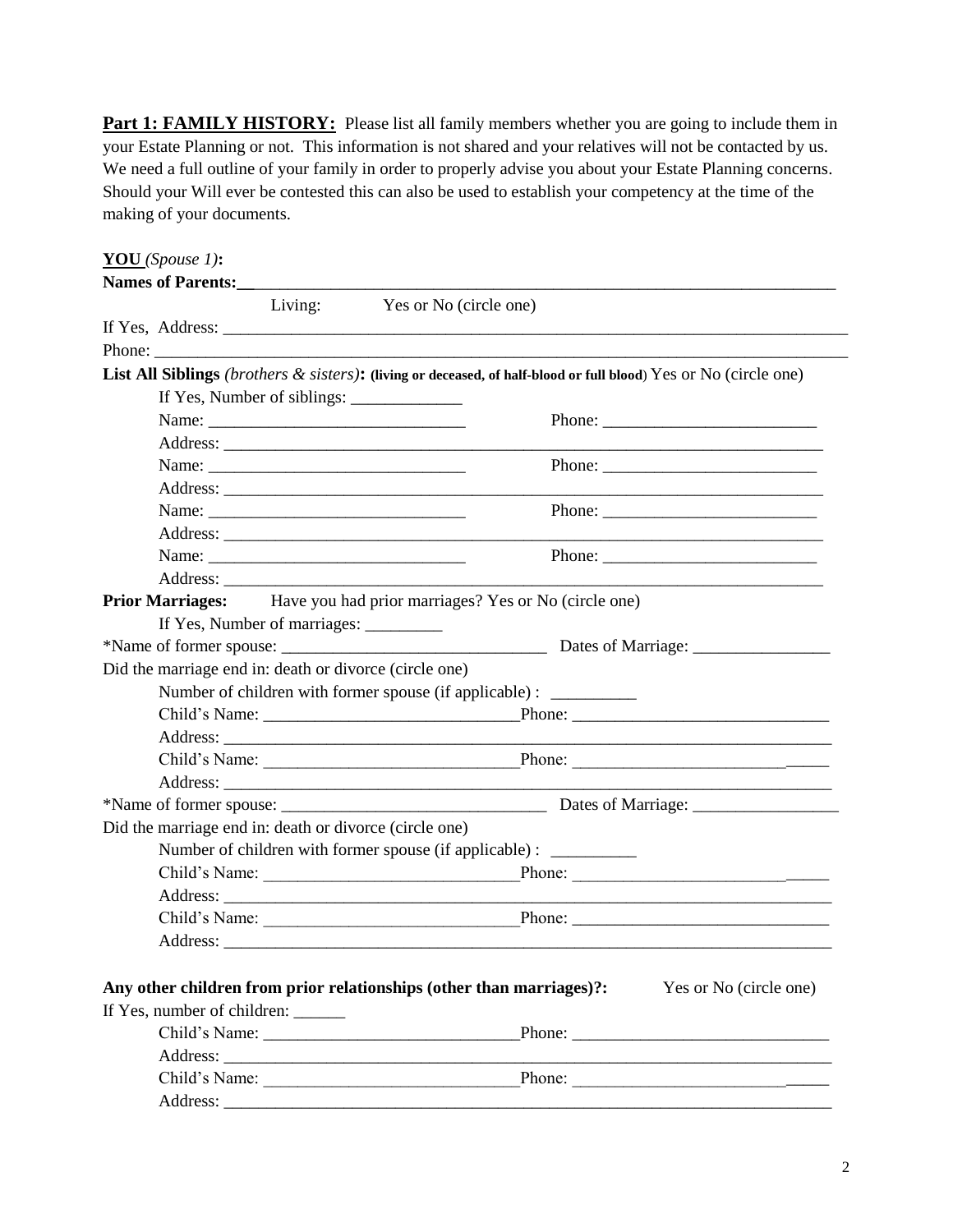## **FAMILY HISTORY (CONTINUED)**

**YOUR SPOUSE** (Spouse 2):

| Names of Parents:                                                                          |                                                                                                                                                                                                                                                                                                                                                                                                              |
|--------------------------------------------------------------------------------------------|--------------------------------------------------------------------------------------------------------------------------------------------------------------------------------------------------------------------------------------------------------------------------------------------------------------------------------------------------------------------------------------------------------------|
| Living: Yes or No (circle one)                                                             |                                                                                                                                                                                                                                                                                                                                                                                                              |
|                                                                                            |                                                                                                                                                                                                                                                                                                                                                                                                              |
|                                                                                            |                                                                                                                                                                                                                                                                                                                                                                                                              |
|                                                                                            | List All Siblings (brothers & sisters): (living or deceased, of half-blood or full blood) Yes or No (circle one)                                                                                                                                                                                                                                                                                             |
|                                                                                            |                                                                                                                                                                                                                                                                                                                                                                                                              |
|                                                                                            |                                                                                                                                                                                                                                                                                                                                                                                                              |
|                                                                                            |                                                                                                                                                                                                                                                                                                                                                                                                              |
|                                                                                            | Phone: $\frac{1}{\sqrt{1-\frac{1}{2}}\sqrt{1-\frac{1}{2}}\sqrt{1-\frac{1}{2}}\sqrt{1-\frac{1}{2}}\sqrt{1-\frac{1}{2}}\sqrt{1-\frac{1}{2}}\sqrt{1-\frac{1}{2}}\sqrt{1-\frac{1}{2}}\sqrt{1-\frac{1}{2}}\sqrt{1-\frac{1}{2}}\sqrt{1-\frac{1}{2}}\sqrt{1-\frac{1}{2}}\sqrt{1-\frac{1}{2}}\sqrt{1-\frac{1}{2}}\sqrt{1-\frac{1}{2}}\sqrt{1-\frac{1}{2}}\sqrt{1-\frac{1}{2}}\sqrt{1-\frac{1}{2}}\sqrt{1-\frac{1}{2$ |
|                                                                                            |                                                                                                                                                                                                                                                                                                                                                                                                              |
|                                                                                            |                                                                                                                                                                                                                                                                                                                                                                                                              |
|                                                                                            |                                                                                                                                                                                                                                                                                                                                                                                                              |
|                                                                                            |                                                                                                                                                                                                                                                                                                                                                                                                              |
|                                                                                            |                                                                                                                                                                                                                                                                                                                                                                                                              |
| Prior Marriages: Have you had prior marriages? Yes or No (circle one)                      |                                                                                                                                                                                                                                                                                                                                                                                                              |
| If Yes, Number of marriages: __________                                                    |                                                                                                                                                                                                                                                                                                                                                                                                              |
|                                                                                            |                                                                                                                                                                                                                                                                                                                                                                                                              |
| Did the marriage end in: death or divorce (circle one)                                     |                                                                                                                                                                                                                                                                                                                                                                                                              |
| *Number of children with former spouse:                                                    |                                                                                                                                                                                                                                                                                                                                                                                                              |
|                                                                                            |                                                                                                                                                                                                                                                                                                                                                                                                              |
|                                                                                            |                                                                                                                                                                                                                                                                                                                                                                                                              |
|                                                                                            |                                                                                                                                                                                                                                                                                                                                                                                                              |
|                                                                                            | the control of the control of the control of the control of the control of                                                                                                                                                                                                                                                                                                                                   |
|                                                                                            |                                                                                                                                                                                                                                                                                                                                                                                                              |
| Did the marriage end in: death or divorce (circle one)                                     |                                                                                                                                                                                                                                                                                                                                                                                                              |
| *Number of children with former spouse:                                                    |                                                                                                                                                                                                                                                                                                                                                                                                              |
|                                                                                            |                                                                                                                                                                                                                                                                                                                                                                                                              |
|                                                                                            |                                                                                                                                                                                                                                                                                                                                                                                                              |
|                                                                                            |                                                                                                                                                                                                                                                                                                                                                                                                              |
|                                                                                            |                                                                                                                                                                                                                                                                                                                                                                                                              |
|                                                                                            |                                                                                                                                                                                                                                                                                                                                                                                                              |
| Any other children from prior relationships (other than marriages): Yes or No (circle one) |                                                                                                                                                                                                                                                                                                                                                                                                              |
| If Yes, number of children: ______                                                         |                                                                                                                                                                                                                                                                                                                                                                                                              |
|                                                                                            |                                                                                                                                                                                                                                                                                                                                                                                                              |
|                                                                                            | Phone:                                                                                                                                                                                                                                                                                                                                                                                                       |
|                                                                                            |                                                                                                                                                                                                                                                                                                                                                                                                              |
| Child's Name:                                                                              |                                                                                                                                                                                                                                                                                                                                                                                                              |
|                                                                                            |                                                                                                                                                                                                                                                                                                                                                                                                              |
| Child's Name:                                                                              | Phone: $\frac{1}{\sqrt{1-\frac{1}{2}}\sqrt{1-\frac{1}{2}}\sqrt{1-\frac{1}{2}}\sqrt{1-\frac{1}{2}}\sqrt{1-\frac{1}{2}}\sqrt{1-\frac{1}{2}}\sqrt{1-\frac{1}{2}}\sqrt{1-\frac{1}{2}}\sqrt{1-\frac{1}{2}}\sqrt{1-\frac{1}{2}}\sqrt{1-\frac{1}{2}}\sqrt{1-\frac{1}{2}}\sqrt{1-\frac{1}{2}}\sqrt{1-\frac{1}{2}}\sqrt{1-\frac{1}{2}}\sqrt{1-\frac{1}{2}}\sqrt{1-\frac{1}{2}}\sqrt{1-\frac{1}{2}}\sqrt{1-\frac{1}{2$ |
|                                                                                            |                                                                                                                                                                                                                                                                                                                                                                                                              |
|                                                                                            |                                                                                                                                                                                                                                                                                                                                                                                                              |
|                                                                                            |                                                                                                                                                                                                                                                                                                                                                                                                              |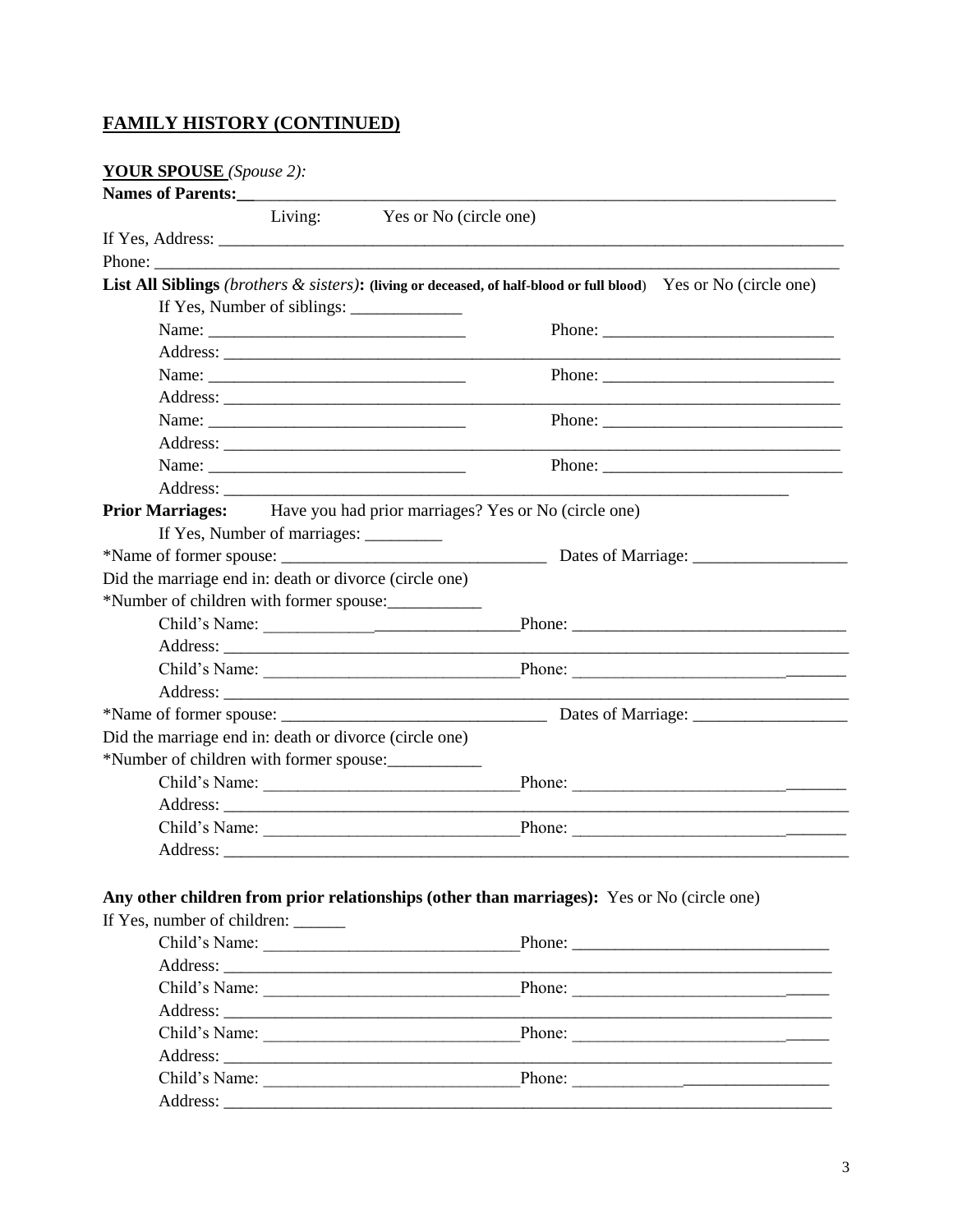## **CHILDREN OF THIS MARRIAGE BETWEEN SPOUSE 1 & 2 (if applicable):**

| Yes or No (circle one)                                           |             |                                                                                                                                                                                                                                                                                                                                                                                                              |
|------------------------------------------------------------------|-------------|--------------------------------------------------------------------------------------------------------------------------------------------------------------------------------------------------------------------------------------------------------------------------------------------------------------------------------------------------------------------------------------------------------------|
| If Yes, Number of children:                                      |             |                                                                                                                                                                                                                                                                                                                                                                                                              |
|                                                                  | DOB:        | Phone: $\frac{1}{\sqrt{1-\frac{1}{2}}\sqrt{1-\frac{1}{2}}\sqrt{1-\frac{1}{2}}\sqrt{1-\frac{1}{2}}\sqrt{1-\frac{1}{2}}\sqrt{1-\frac{1}{2}}\sqrt{1-\frac{1}{2}}\sqrt{1-\frac{1}{2}}\sqrt{1-\frac{1}{2}}\sqrt{1-\frac{1}{2}}\sqrt{1-\frac{1}{2}}\sqrt{1-\frac{1}{2}}\sqrt{1-\frac{1}{2}}\sqrt{1-\frac{1}{2}}\sqrt{1-\frac{1}{2}}\sqrt{1-\frac{1}{2}}\sqrt{1-\frac{1}{2}}\sqrt{1-\frac{1}{2}}\sqrt{1-\frac{1}{2$ |
|                                                                  |             |                                                                                                                                                                                                                                                                                                                                                                                                              |
|                                                                  |             |                                                                                                                                                                                                                                                                                                                                                                                                              |
|                                                                  |             |                                                                                                                                                                                                                                                                                                                                                                                                              |
|                                                                  | DOB:        |                                                                                                                                                                                                                                                                                                                                                                                                              |
|                                                                  |             |                                                                                                                                                                                                                                                                                                                                                                                                              |
| $Spouse: \_$                                                     |             |                                                                                                                                                                                                                                                                                                                                                                                                              |
|                                                                  |             |                                                                                                                                                                                                                                                                                                                                                                                                              |
|                                                                  | DOB:        |                                                                                                                                                                                                                                                                                                                                                                                                              |
|                                                                  |             |                                                                                                                                                                                                                                                                                                                                                                                                              |
| $Spouse: \_$                                                     |             |                                                                                                                                                                                                                                                                                                                                                                                                              |
|                                                                  |             |                                                                                                                                                                                                                                                                                                                                                                                                              |
|                                                                  | DOB:        |                                                                                                                                                                                                                                                                                                                                                                                                              |
|                                                                  |             |                                                                                                                                                                                                                                                                                                                                                                                                              |
|                                                                  |             |                                                                                                                                                                                                                                                                                                                                                                                                              |
|                                                                  |             |                                                                                                                                                                                                                                                                                                                                                                                                              |
| <b>GRANDCHILDREN</b> (if applicable): Yes or No (circle one)     |             |                                                                                                                                                                                                                                                                                                                                                                                                              |
|                                                                  |             |                                                                                                                                                                                                                                                                                                                                                                                                              |
|                                                                  |             |                                                                                                                                                                                                                                                                                                                                                                                                              |
|                                                                  |             |                                                                                                                                                                                                                                                                                                                                                                                                              |
|                                                                  | Age:        |                                                                                                                                                                                                                                                                                                                                                                                                              |
|                                                                  |             |                                                                                                                                                                                                                                                                                                                                                                                                              |
|                                                                  |             |                                                                                                                                                                                                                                                                                                                                                                                                              |
|                                                                  | Age: $\_\_$ | <u> 1989 - Johann Stoff, Amerikaansk politiker (* 1908)</u>                                                                                                                                                                                                                                                                                                                                                  |
| Name:<br>Parents:                                                |             |                                                                                                                                                                                                                                                                                                                                                                                                              |
|                                                                  |             |                                                                                                                                                                                                                                                                                                                                                                                                              |
|                                                                  |             |                                                                                                                                                                                                                                                                                                                                                                                                              |
| Name:                                                            | Age:        |                                                                                                                                                                                                                                                                                                                                                                                                              |
|                                                                  |             |                                                                                                                                                                                                                                                                                                                                                                                                              |
|                                                                  |             |                                                                                                                                                                                                                                                                                                                                                                                                              |
| Other Family or Friends involved in Estate Plan (if applicable): |             |                                                                                                                                                                                                                                                                                                                                                                                                              |
|                                                                  |             |                                                                                                                                                                                                                                                                                                                                                                                                              |
|                                                                  |             |                                                                                                                                                                                                                                                                                                                                                                                                              |
|                                                                  |             | Phone:                                                                                                                                                                                                                                                                                                                                                                                                       |
|                                                                  |             |                                                                                                                                                                                                                                                                                                                                                                                                              |
| Name:                                                            |             |                                                                                                                                                                                                                                                                                                                                                                                                              |
|                                                                  |             |                                                                                                                                                                                                                                                                                                                                                                                                              |
|                                                                  |             |                                                                                                                                                                                                                                                                                                                                                                                                              |
|                                                                  |             |                                                                                                                                                                                                                                                                                                                                                                                                              |
|                                                                  |             |                                                                                                                                                                                                                                                                                                                                                                                                              |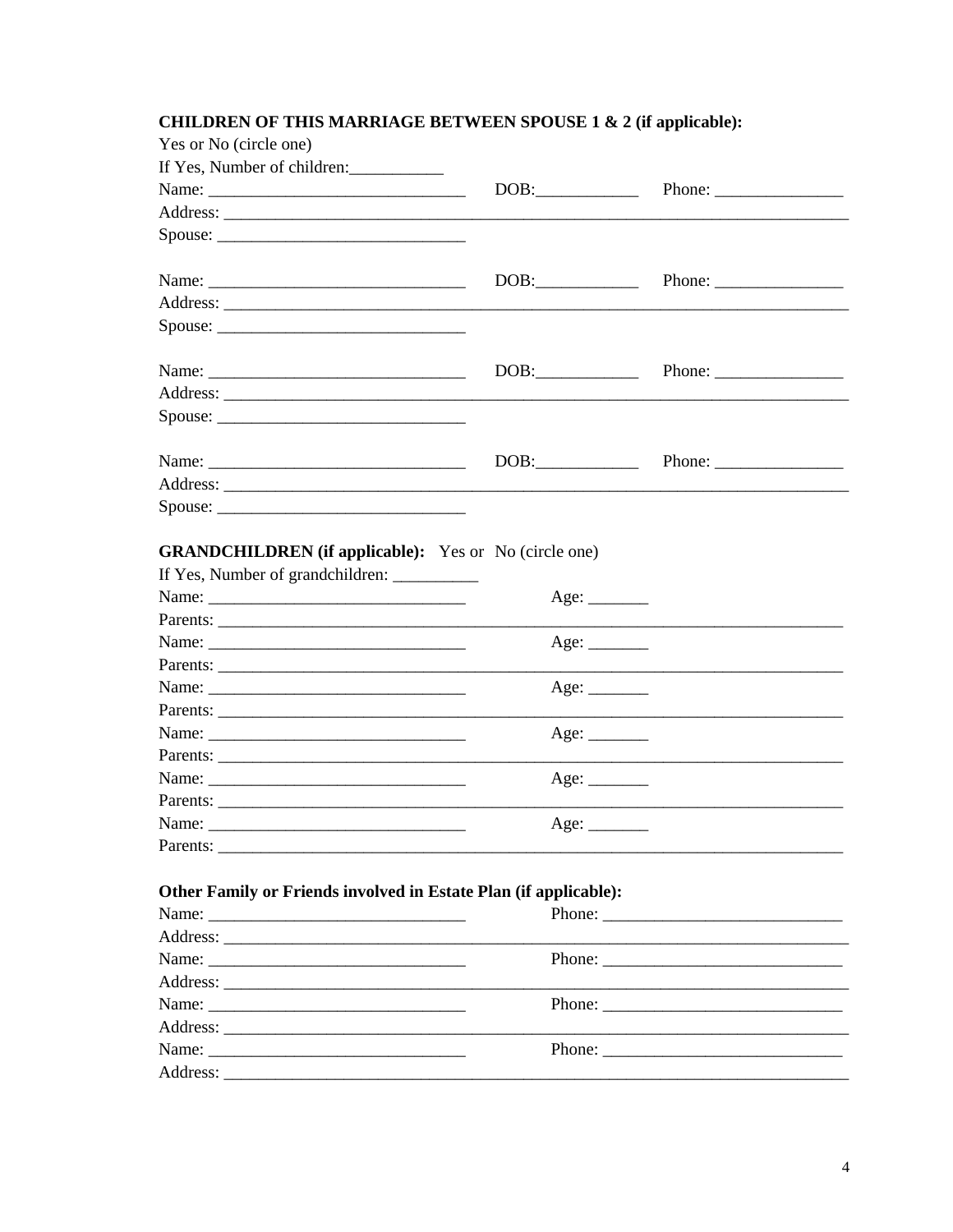## **Part 2: ASSET OUTLINE**

#### **Do you have any Long Term Care planning financial concerns?**

Yes or No (circle one) If Yes, please list concerns to be addressed:

#### **Is this a second marriage with children from previous marriages/relationships? (if applicable)**

\_\_\_\_\_\_\_\_\_\_\_\_\_\_\_\_\_\_\_\_\_\_\_\_\_\_\_\_\_\_\_\_\_\_\_\_\_\_\_\_\_\_\_\_\_\_\_\_\_\_\_\_\_\_\_\_\_\_\_\_\_\_\_\_\_\_\_\_\_\_\_\_\_\_\_\_\_\_\_\_\_\_\_\_\_\_\_ \_\_\_\_\_\_\_\_\_\_\_\_\_\_\_\_\_\_\_\_\_\_\_\_\_\_\_\_\_\_\_\_\_\_\_\_\_\_\_\_\_\_\_\_\_\_\_\_\_\_\_\_\_\_\_\_\_\_\_\_\_\_\_\_\_\_\_\_\_\_\_\_\_\_\_\_\_\_\_\_\_\_\_\_\_\_

Yes or No (circle one) If Yes, would you be interested in discussing Trusts instead of Wills? Yes or No (circle one) Questions related to Trusts vs. Wills to be addressed:

#### **LIST OF ASSETS**

Please list ALL: Real Estate, Bank Accounts, Life Insurance, Retirement Accounts, Investment Accounts, Stocks, Bonds, Annuities, Long Term Care Insurance, LLC Interests, Partnership Interests, Important items of Tangible (physical) Property, such as valuable art, antiques, collections, etc.

\_\_\_\_\_\_\_\_\_\_\_\_\_\_\_\_\_\_\_\_\_\_\_\_\_\_\_\_\_\_\_\_\_\_\_\_\_\_\_\_\_\_\_\_\_\_\_\_\_\_\_\_\_\_\_\_\_\_\_\_\_\_\_\_\_\_\_\_\_\_\_\_\_\_\_\_\_\_\_\_\_\_\_\_\_\_\_ \_\_\_\_\_\_\_\_\_\_\_\_\_\_\_\_\_\_\_\_\_\_\_\_\_\_\_\_\_\_\_\_\_\_\_\_\_\_\_\_\_\_\_\_\_\_\_\_\_\_\_\_\_\_\_\_\_\_\_\_\_\_\_\_\_\_\_\_\_\_\_\_\_\_\_\_\_\_\_\_\_\_\_\_\_\_\_

| <b>Asset</b>                                                      | <b>Titling</b> (Solely or Jointly)                | <b>Beneficiary(ies) Named</b>                                                                                                                                                                                            |
|-------------------------------------------------------------------|---------------------------------------------------|--------------------------------------------------------------------------------------------------------------------------------------------------------------------------------------------------------------------------|
| Please list what the asset is<br>and with what company it's held. | Please list who is on<br>the title of each asset. | Please list beneficiaries named on the<br>asset if applicable. List primary and<br>Secondary/Contingent beneficiaries,<br>POD (Payable on Death for bank<br>accounts) or TOD (Transferrable On<br>Death for Investments) |
|                                                                   |                                                   |                                                                                                                                                                                                                          |
|                                                                   |                                                   |                                                                                                                                                                                                                          |
|                                                                   |                                                   |                                                                                                                                                                                                                          |
|                                                                   |                                                   |                                                                                                                                                                                                                          |
|                                                                   |                                                   |                                                                                                                                                                                                                          |
| What is the approximate overall value of Estate: \$               |                                                   |                                                                                                                                                                                                                          |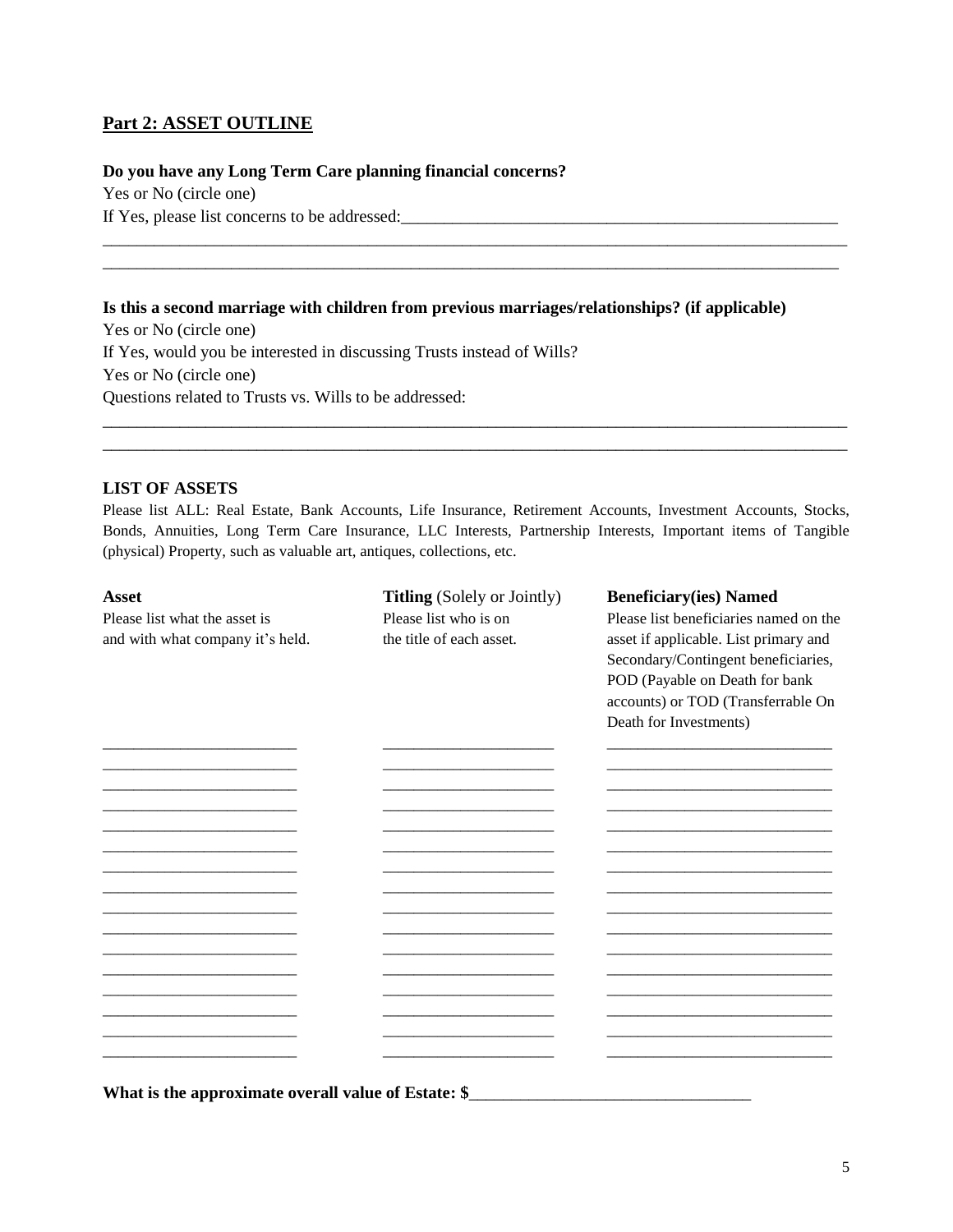### **Part 3: DESIGNATION OF AGENTS FOR POWERS OF ATTORNEY**

Please give this section consideration and feel free to write in your choices. The attorney will review all of the designations with you during your appointment.

### **\*DURABLE POWER OF ATTORNEY:**

A Durable Power of Attorney appoints an Agent(s) to handle financial and legal affairs should you become incapacitated. If you are alive but incapacitated because of an illness or accident, who would you trust to make your **financial and legal** decisions?

\_\_\_\_\_\_\_\_\_\_\_\_\_\_\_\_\_\_\_\_\_\_\_\_\_\_\_\_\_\_\_\_\_\_\_\_\_\_\_\_\_\_\_\_\_\_\_\_\_\_\_\_\_\_\_\_\_\_\_\_\_\_\_\_\_\_\_\_\_\_\_\_\_\_\_\_\_\_\_\_\_\_\_\_\_\_\_\_\_\_\_\_\_\_\_\_ \_\_\_\_\_\_\_\_\_\_\_\_\_\_\_\_\_\_\_\_\_\_\_\_\_\_\_\_\_\_\_\_\_\_\_\_\_\_\_\_\_\_\_\_\_\_\_\_\_\_\_\_\_\_\_\_\_\_\_\_\_\_\_\_\_\_\_\_\_\_\_\_\_\_\_\_\_\_\_\_\_\_\_\_\_\_\_\_\_\_\_\_\_\_\_\_

Primary Agent:

Alternate Agent(s): (Should your Primary Agent be unable to serve, it's advisable to have at least one or two Alternate Agents listed.)

### **HEALTHCARE POWER OF ATTORNEY**:

A Healthcare Power of Attorney appoints an Agent(s) to handle healthcare issues should you become incapacitated. If you are alive but incapacitated because of an illness or accident, who would you trust to make your **medical** decisions?

Primary Agent:

Alternate(s): (Should your Primary Agent be unable to serve, it's advisable to have at least one or two Alternate Agents listed.)

\_\_\_\_\_\_\_\_\_\_\_\_\_\_\_\_\_\_\_\_\_\_\_\_\_\_\_\_\_\_\_\_\_\_\_\_\_\_\_\_\_\_\_\_\_\_\_\_\_\_\_\_\_\_\_\_\_\_\_\_\_\_\_\_\_\_\_\_\_\_\_\_\_\_\_\_\_\_\_\_ \_\_\_\_\_\_\_\_\_\_\_\_\_\_\_\_\_\_\_\_\_\_\_\_\_\_\_\_\_\_\_\_\_\_\_\_\_\_\_\_\_\_\_\_\_\_\_\_\_\_\_\_\_\_\_\_\_\_\_\_\_\_\_\_\_\_\_\_\_\_\_\_\_\_\_\_\_\_\_\_

HIPAA Disclosure (All those individuals, in no particular order, who can receive healthcare information about you/to whom you are willing to waive your Healthcare Privacy rights):

\_\_\_\_\_\_\_\_\_\_\_\_\_\_\_\_\_\_\_\_\_\_\_\_\_\_\_\_\_\_\_\_\_\_\_\_\_\_\_\_\_\_\_\_\_\_\_\_\_\_\_\_\_\_\_\_\_\_\_\_\_\_\_\_\_\_\_\_\_\_\_\_\_\_\_\_\_\_\_

 **Do you want to authorize your Agents to have access to your digital assets and accounts?** Yes or No (circle one)

\**Please Note: Durable Powers of Attorney are only valid while you are alive. When you die, the Durable Power of Attorney dies with you and then the Executor/trix takes control of your Estate.*

### **Part 4: WILL DESIGNATIONS**

Please give this section consideration and feel free to write in your choices. The attorney will review all of the designations with you during your appointment.

### **\*EXECUTOR/TRIX**: \_\_\_\_\_\_\_\_\_\_\_\_\_\_\_\_\_\_\_\_\_\_\_\_\_\_\_\_\_\_\_\_\_\_\_\_\_\_\_\_\_\_\_\_\_\_\_\_\_\_\_\_\_\_\_\_\_\_\_\_\_\_\_\_\_\_\_\_

**ALTERNATE(S)**: (Should your Executor/trix be unable to serve, it's advisable to have at least one or two Alternates listed.)

\_\_\_\_\_\_\_\_\_\_\_\_\_\_\_\_\_\_\_\_\_\_\_\_\_\_\_\_\_\_\_\_\_\_\_\_\_\_\_\_\_\_\_\_\_\_\_\_\_\_\_\_\_\_\_\_\_\_\_\_\_\_\_\_\_\_\_\_\_\_\_\_\_\_\_\_\_\_\_\_ \_\_\_\_\_\_\_\_\_\_\_\_\_\_\_\_\_\_\_\_\_\_\_\_\_\_\_\_\_\_\_\_\_\_\_\_\_\_\_\_\_\_\_\_\_\_\_\_\_\_\_\_\_\_\_\_\_\_\_\_\_\_\_\_\_\_\_\_\_\_\_\_\_\_\_\_\_\_\_\_

\**The Executor/trix files your Will for probate with the Register of Wills after you die and is appointed control of your Estate. The people listed typically mirror the Agents for your Durable Power of Attorney.*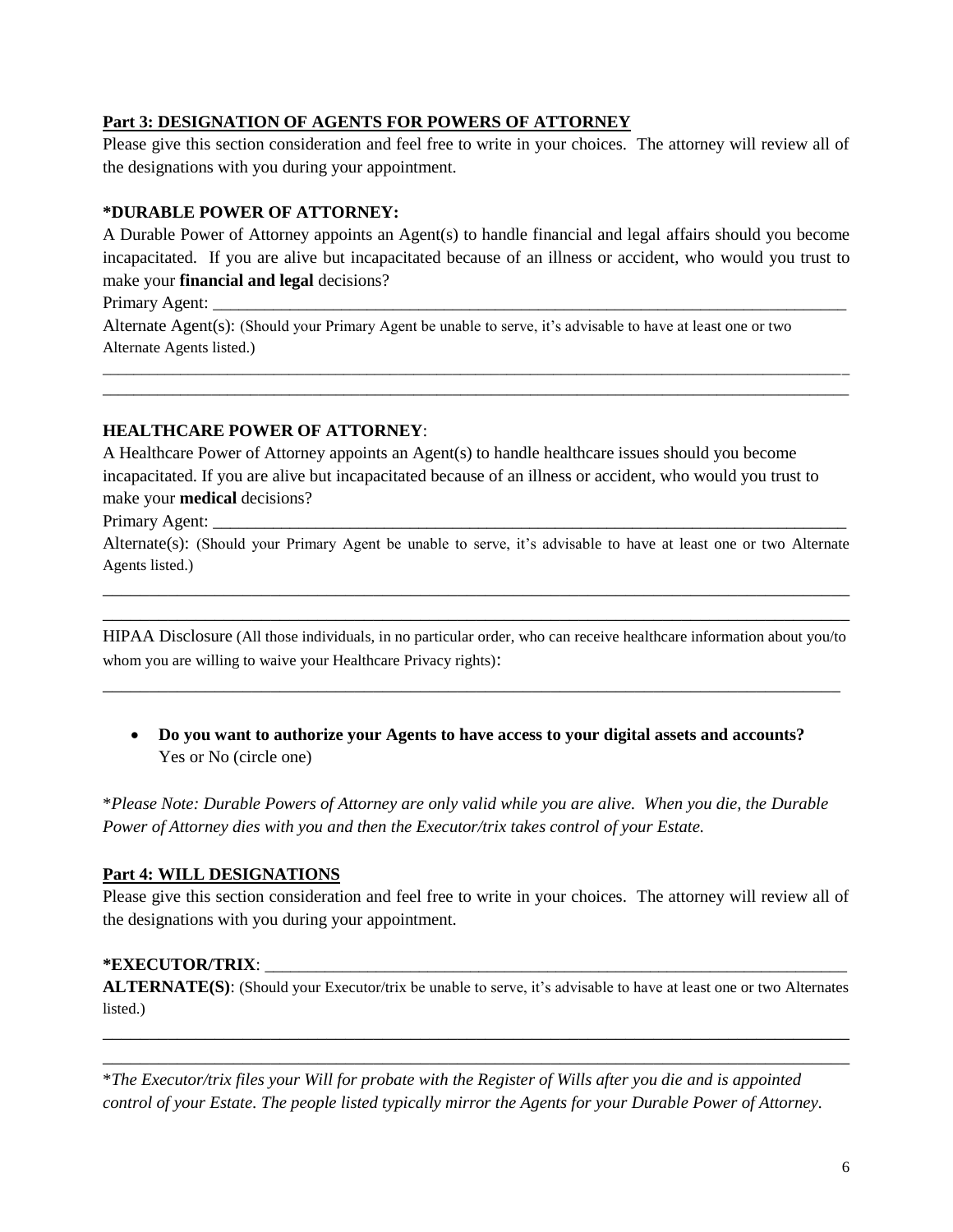# **DISTRIBUTIONS**:

|  | When you die, how would you like your assets divided? Please check all that apply: |  |
|--|------------------------------------------------------------------------------------|--|
|--|------------------------------------------------------------------------------------|--|

|                              | Spouse to spouse first?                                                                                                                                                                                                                                                       |
|------------------------------|-------------------------------------------------------------------------------------------------------------------------------------------------------------------------------------------------------------------------------------------------------------------------------|
|                              | If both spouses should die, then to the children?                                                                                                                                                                                                                             |
|                              | Equally to all children?                                                                                                                                                                                                                                                      |
|                              | If one of your children should predecease you, then would that<br>child's                                                                                                                                                                                                     |
|                              | share go to their children (your grandchildren)?                                                                                                                                                                                                                              |
|                              | If one of your children should predecease you without having<br>children                                                                                                                                                                                                      |
|                              | (your grandchildren), then would that child's share go to your remaining                                                                                                                                                                                                      |
|                              | children?                                                                                                                                                                                                                                                                     |
|                              |                                                                                                                                                                                                                                                                               |
|                              | If both spouses should die, then to:                                                                                                                                                                                                                                          |
|                              | Other:                                                                                                                                                                                                                                                                        |
|                              |                                                                                                                                                                                                                                                                               |
| <b>Taker of Last Resort:</b> | <u> 1989 - Johann Stoff, deutscher Stoff, der Stoff, der Stoff, der Stoff, der Stoff, der Stoff, der Stoff, der S</u>                                                                                                                                                         |
|                              |                                                                                                                                                                                                                                                                               |
|                              | Tangible Personal Property (clothes, collectible, jewelry, furniture, cars, boats):                                                                                                                                                                                           |
|                              | Real Property (lots/homes in any state, timeshares):                                                                                                                                                                                                                          |
| <b>Specific Bequests:</b>    |                                                                                                                                                                                                                                                                               |
|                              |                                                                                                                                                                                                                                                                               |
| <b>Residuary:</b>            |                                                                                                                                                                                                                                                                               |
|                              | Any Assets held in Further Trust? Yes or No (circle one)                                                                                                                                                                                                                      |
|                              | Are you excluding anyone of the same degree of Familial Relation (i.e. certain children)?<br>Yes or No (circle one) If yes, please state your reasoning (Some circumstances will require a Note to the<br>file from the client or a Physician depending on the circumstances) |
|                              |                                                                                                                                                                                                                                                                               |
|                              |                                                                                                                                                                                                                                                                               |